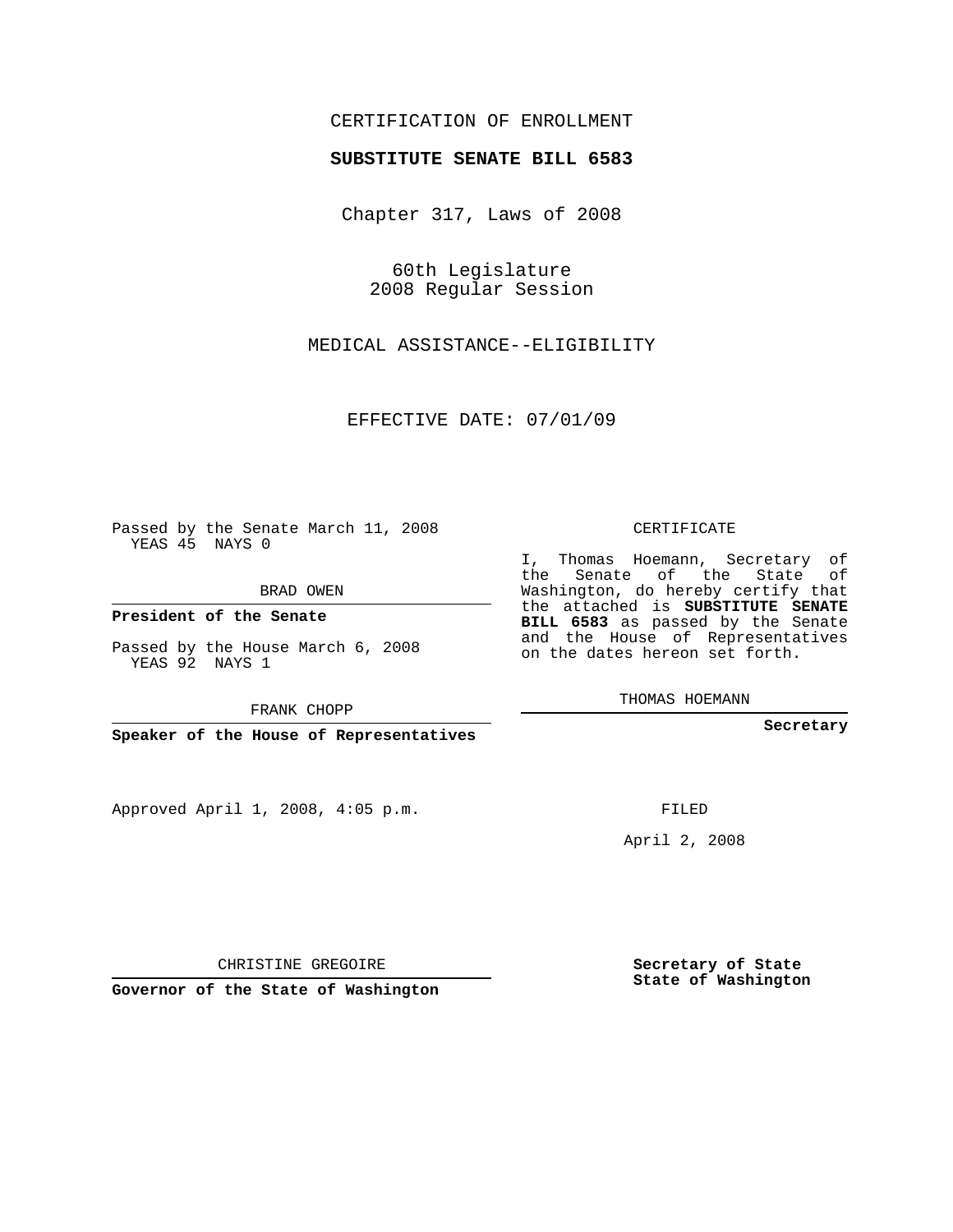## **SUBSTITUTE SENATE BILL 6583** \_\_\_\_\_\_\_\_\_\_\_\_\_\_\_\_\_\_\_\_\_\_\_\_\_\_\_\_\_\_\_\_\_\_\_\_\_\_\_\_\_\_\_\_\_

\_\_\_\_\_\_\_\_\_\_\_\_\_\_\_\_\_\_\_\_\_\_\_\_\_\_\_\_\_\_\_\_\_\_\_\_\_\_\_\_\_\_\_\_\_

AS AMENDED BY THE HOUSE

Passed Legislature - 2008 Regular Session

**State of Washington 60th Legislature 2008 Regular Session**

**By** Senate Ways & Means (originally sponsored by Senators Brandland and Hargrove)

READ FIRST TIME 02/12/08.

 1 AN ACT Relating to eligibility for medical assistance; amending RCW 2 74.09.510, 74.09.530, and 48.41.100; creating a new section; and 3 providing a contingent effective date.

4 BE IT ENACTED BY THE LEGISLATURE OF THE STATE OF WASHINGTON:

 5 **Sec. 1.** RCW 74.09.510 and 2007 c 315 s 1 are each amended to read 6 as follows:

 (1) Medical assistance may be provided in accordance with eligibility requirements established by the department, as defined in the social security Title XIX state plan for mandatory categorically needy persons and:

11 ( $(\{\pm\})$ ) (a) Individuals who would be eligible for cash assistance 12 except for their institutional status;

13 ( $(\frac{1}{2})$ ) (b) Individuals who are under twenty-one years of age, who 14 would be eligible for medicaid, but do not qualify as dependent 15 children and who are in  $((+a))$   $(i)$  foster care,  $((+b))$   $(ii)$ 16 subsidized adoption,  $((e+))$  (iii) a nursing facility or an 17 intermediate care facility for persons who are mentally retarded, or 18  $((\overline{d}))$   $(iv)$  inpatient psychiatric facilities;

19  $((+3))$   $(c)$  Individuals who: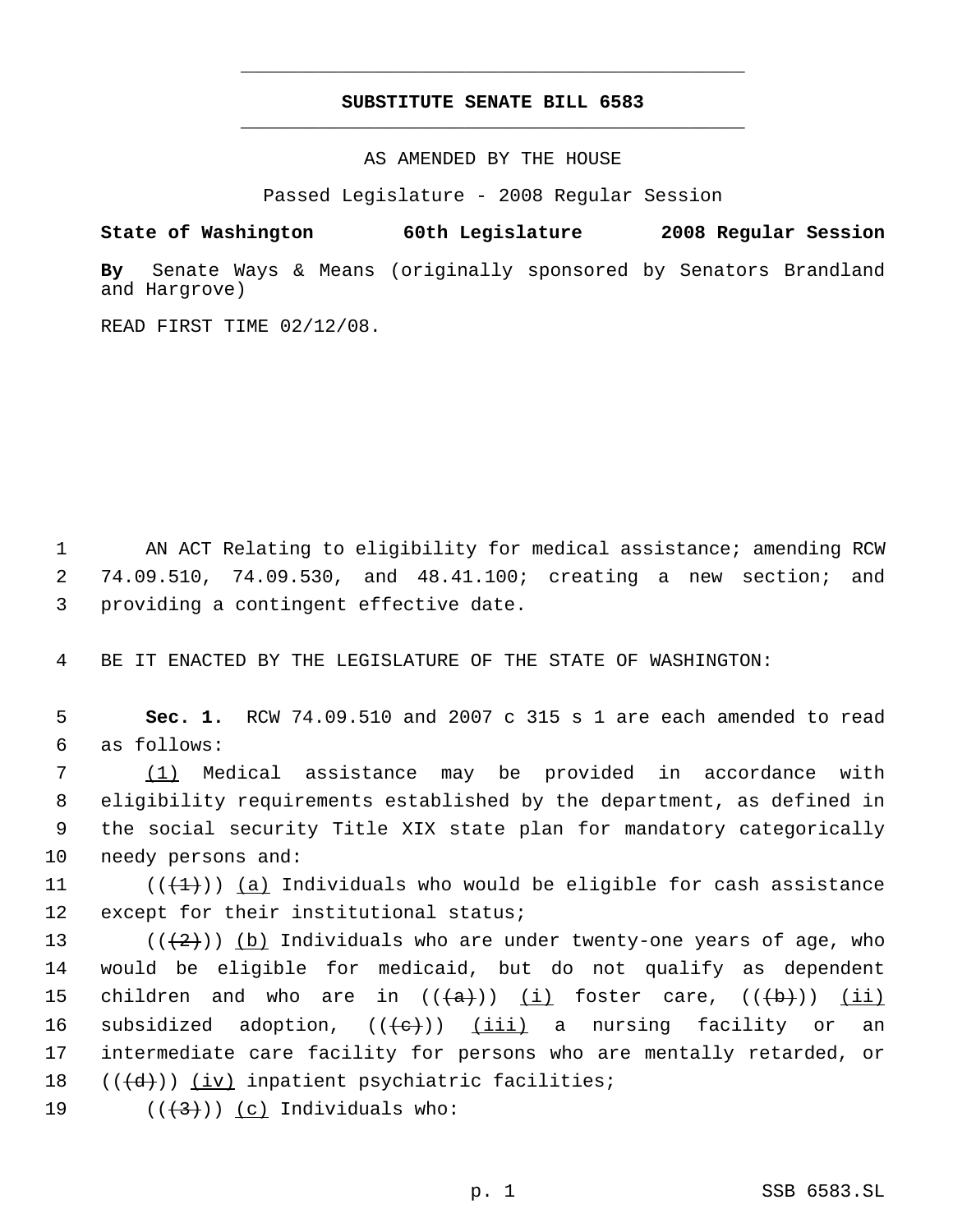- 
- $((+a))$  ( $(i)$  Are under twenty-one years of age;

 (( $\left(\frac{1}{1}, \frac{1}{2}\right)$ ) (ii) On or after July 22, 2007, were in foster care under the legal responsibility of the department or a federally recognized tribe located within the state; and

5 ( $(\langle e \rangle)$ ) <u>(iii)</u> On their eighteenth birthday, were in foster care under the legal responsibility of the department or a federally recognized tribe located within the state;

8 ( $(\frac{4}{4})$ ) (d) Persons who are aged, blind, or disabled who:  $(\frac{4}{a})$ ) 9 (i) Receive only a state supplement, or  $((+b))$  (ii) would not be eligible for cash assistance if they were not institutionalized;

11  $((\left\langle 5\right\rangle))$  (e) Categorically eligible individuals who meet the income 12 and resource requirements of the cash assistance programs;

 $((+6))$  (f) Individuals who are enrolled in managed health care systems, who have otherwise lost eligibility for medical assistance, but who have not completed a current six-month enrollment in a managed health care system, and who are eligible for federal financial 17 participation under Title XIX of the social security act;

18  $((+7)^{n})$  (q) Children and pregnant women allowed by federal statute for whom funding is appropriated;

20  $((+8))$  ( $(h)$  Working individuals with disabilities authorized under section 1902(a)(10)(A)(ii) of the social security act for whom funding is appropriated;

23  $((\langle 9 \rangle)(i)$  (i) Other individuals eligible for medical services under RCW 74.09.035 and 74.09.700 for whom federal financial participation is available under Title XIX of the social security act;

 $((+10))$  (j) Persons allowed by section 1931 of the social security act for whom funding is appropriated; and

28 ( $(\frac{11}{1})$ )  $(k)$  Women who:  $(\frac{1}{k})$  (i) Are under sixty-five years of 29 age;  $((+b))$  (ii) have been screened for breast and cervical cancer under the national breast and cervical cancer early detection program administered by the department of health or tribal entity and have been identified as needing treatment for breast or cervical cancer; and  $((e+))$  (iii) are not otherwise covered by health insurance. Medical 34 assistance provided under this subsection  $(1)(k)$  is limited to the period during which the woman requires treatment for breast or cervical cancer, and is subject to any conditions or limitations specified in the omnibus appropriations act.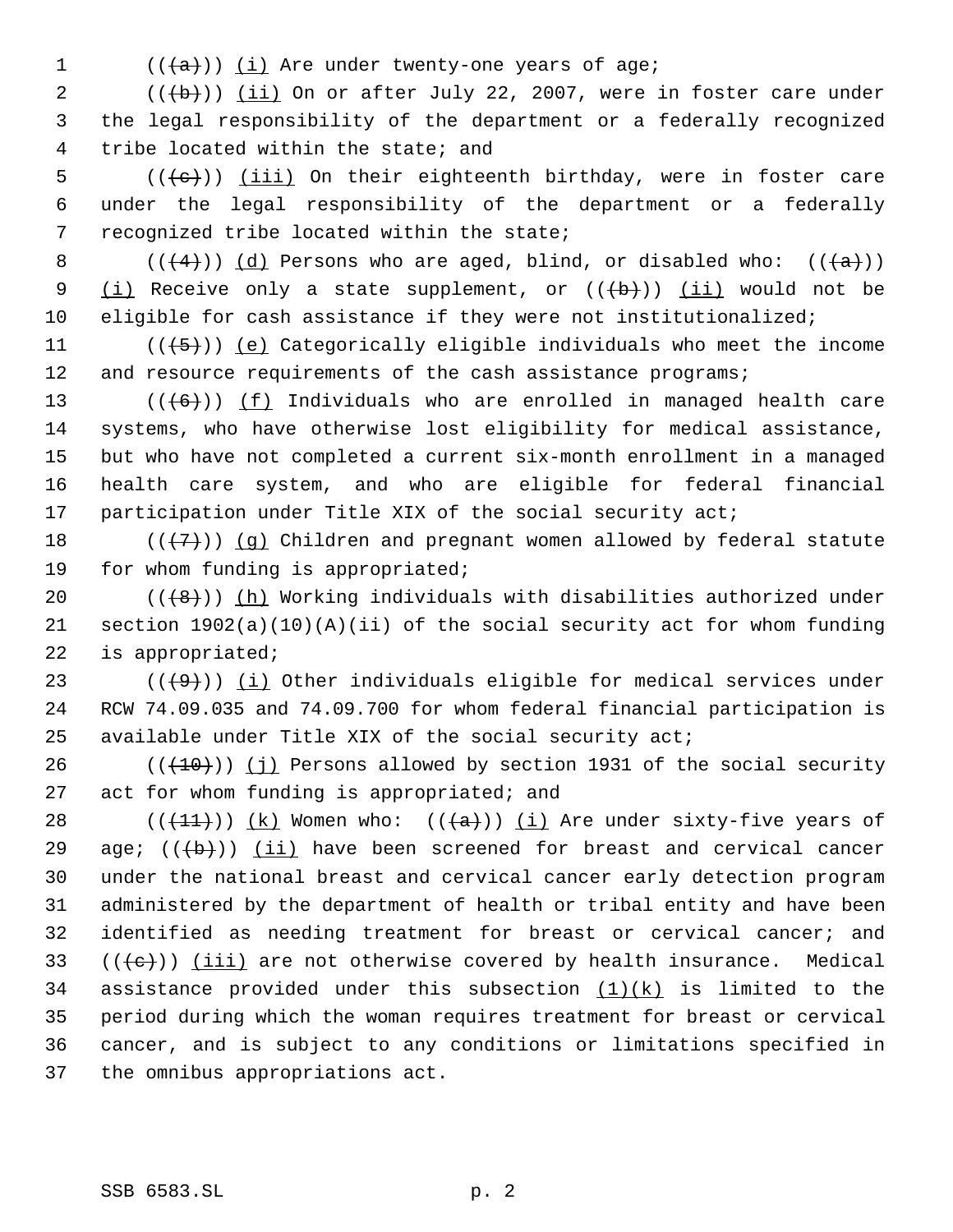(2) To the extent permitted under federal law, the department shall 2 set the categorically needy income level for adults who are sixty-five years of age or older, blind, or disabled, at eighty percent of the federal poverty level as adjusted annually beginning July 1, 2009. As used in this section, "federal poverty level" refers to the poverty guidelines updated periodically in the federal register by the United States department of health and human services under the authority of 42 U.S.C. Sec. 9902(2).

 **Sec. 2.** RCW 74.09.530 and 2007 c 315 s 2 are each amended to read as follows:

 (1) The amount and nature of medical assistance and the determination of eligibility of recipients for medical assistance shall be the responsibility of the department of social and health services. The department shall establish reasonable standards of assistance and resource and income exemptions which shall be consistent with the provisions of the Social Security Act and with the regulations of the secretary of health, education and welfare for determining eligibility of individuals for medical assistance and the extent of such assistance to the extent that funds are available from the state and federal government. The department shall not consider resources in determining continuing eligibility for recipients eligible under section 1931 of the social security act.

 (2) Individuals eligible for medical assistance under RCW 24 74.09.510( $(\frac{43}{2})$ ) (1)(c) shall be transitioned into coverage under that subsection immediately upon their termination from coverage under RCW 26 74.09.510( $(\frac{2}{3})$  (1)(b)(i). The department shall use income eligibility standards and eligibility determinations applicable to children placed in foster care. The department, in consultation with the health care authority, shall provide information regarding basic health plan enrollment and shall offer assistance with the application and enrollment process to individuals covered under RCW 32 74.09.510 $((+3))$  (1)(c) who are approaching their twenty-first birthday.

 NEW SECTION. **Sec. 3.** The department of social and health services shall prepare a fiscal analysis of the increases in the medicaid categorically needy income level to eighty percent of the federal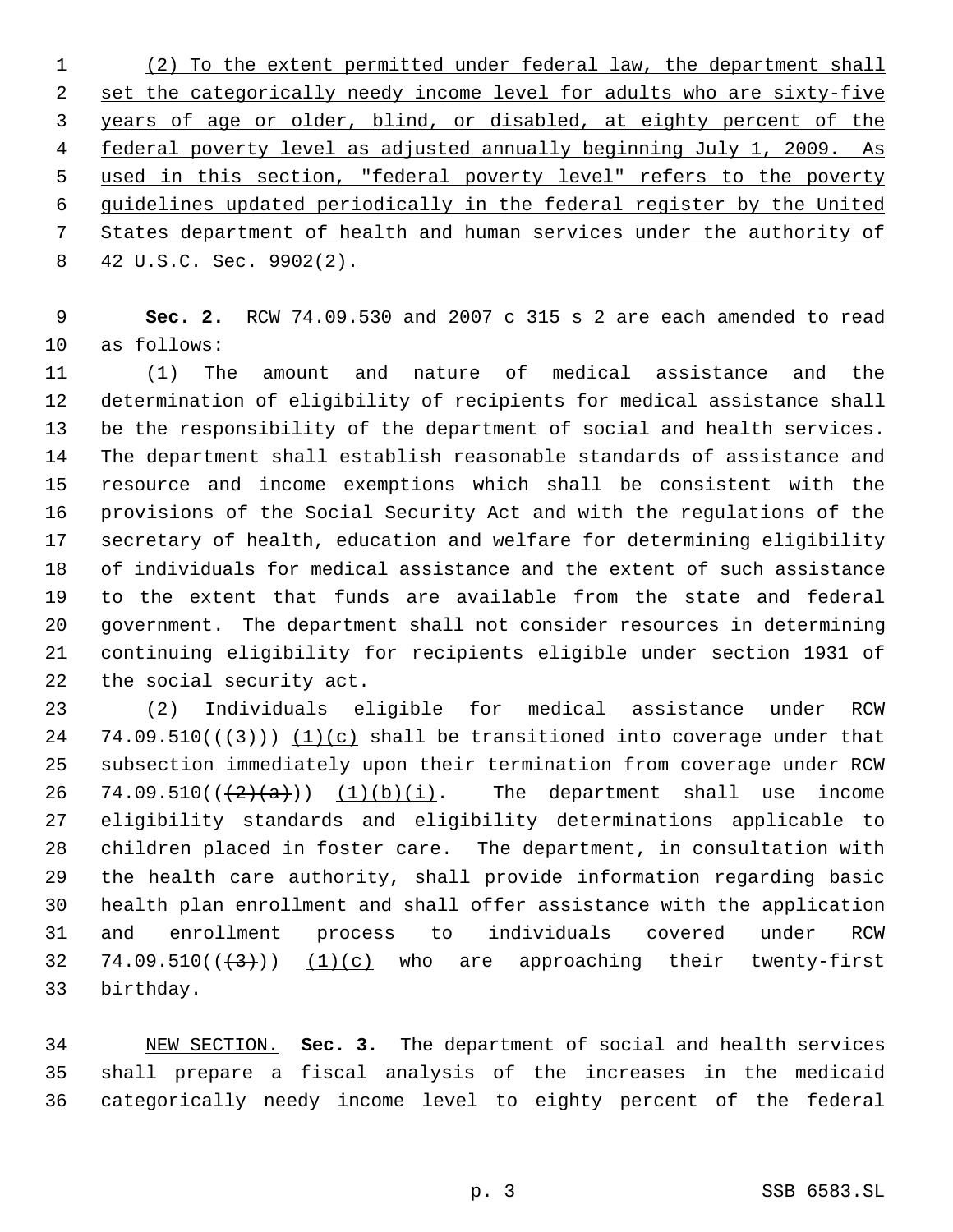poverty level as described in RCW 74.09.510. In developing the fiscal analysis, the department shall present both costs and cost offsets related to continuous access to health services including: Per capita cost reductions that resulted from current medically needy clients having access to continuous coverage through the categorically needy program; any reductions in the number of clients receiving long-term care services; the impact on department staffing needs, including savings associated with reduced medically needy caseloads; shifts in enrollment from the Washington basic health plan to medicaid coverage; and the impact on regional support networks, including additional medicaid revenues, reduced demand for nonmedicaid funded services, and changes in utilization of emergency room and hospital services. The department shall submit the analysis to the governor and the health policy and fiscal committees of the legislature by November 1, 2010.

 **Sec. 4.** RCW 48.41.100 and 2007 c 259 s 30 are each amended to read as follows:

 (1) The following persons who are residents of this state are eligible for pool coverage:

 (a) Any person who provides evidence of a carrier's decision not to accept him or her for enrollment in an individual health benefit plan as defined in RCW 48.43.005 based upon, and within ninety days of the receipt of, the results of the standard health questionnaire designated by the board and administered by health carriers under RCW 48.43.018;

 (b) Any person who continues to be eligible for pool coverage based upon the results of the standard health questionnaire designated by the board and administered by the pool administrator pursuant to subsection (3) of this section;

 (c) Any person who resides in a county of the state where no carrier or insurer eligible under chapter 48.15 RCW offers to the public an individual health benefit plan other than a catastrophic health plan as defined in RCW 48.43.005 at the time of application to 32 the pool, and who makes direct application to the pool; and

 (d) Any medicare eligible person upon providing evidence of rejection for medical reasons, a requirement of restrictive riders, an up-rated premium, or a preexisting conditions limitation on a medicare supplemental insurance policy under chapter 48.66 RCW, the effect of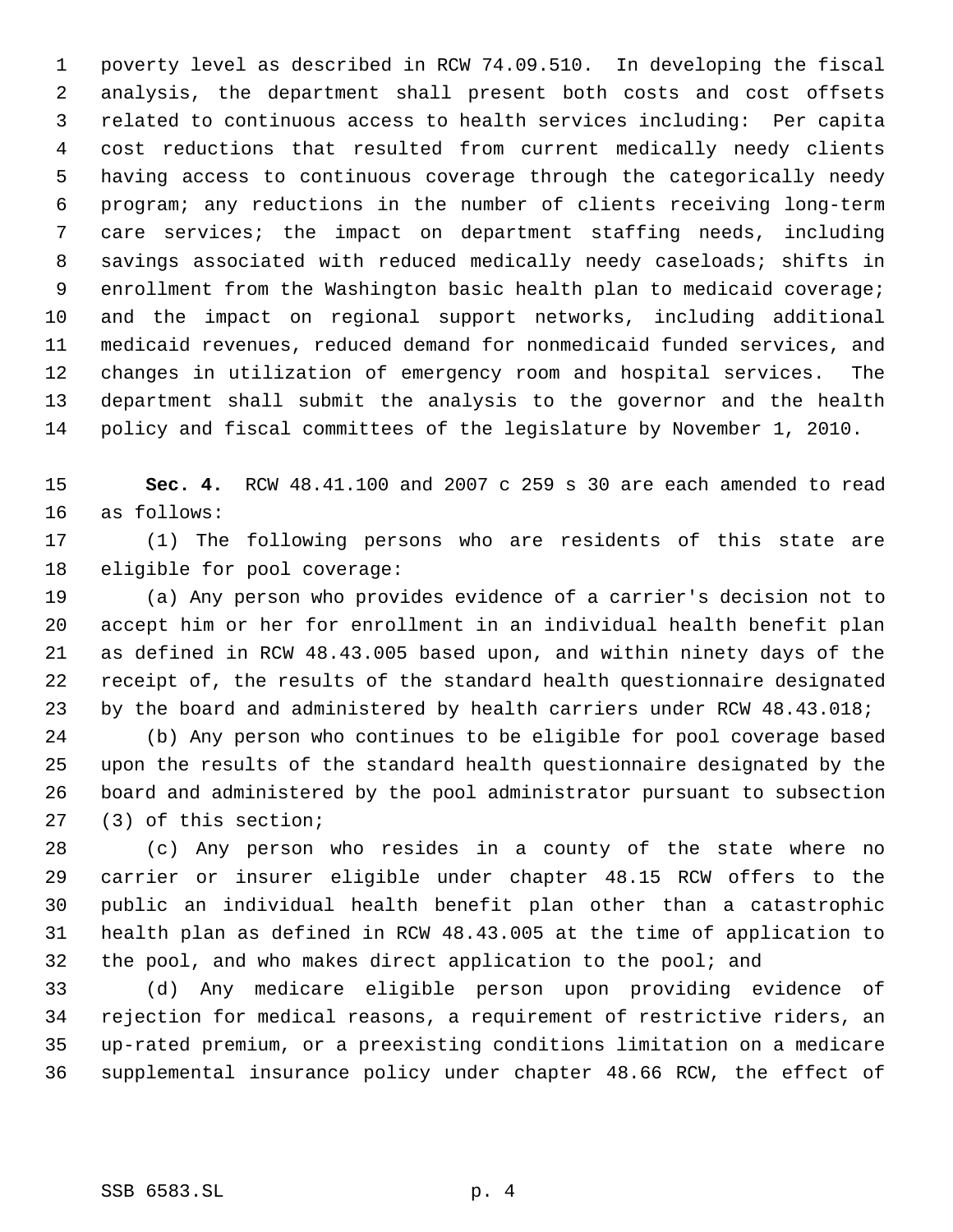which is to substantially reduce coverage from that received by a person considered a standard risk by at least one member within six months of the date of application.

 (2) The following persons are not eligible for coverage by the pool:

 (a) Any person having terminated coverage in the pool unless (i) twelve months have lapsed since termination, or (ii) that person can show continuous other coverage which has been involuntarily terminated for any reason other than nonpayment of premiums. However, these exclusions do not apply to eligible individuals as defined in section 2741(b) of the federal health insurance portability and accountability act of 1996 (42 U.S.C. Sec. 300gg-41(b));

 (b) Any person on whose behalf the pool has paid out two million dollars in benefits;

15 (c) Inmates of public institutions<sub>1</sub> and those persons ((whose 16 benefits are duplicated under public programs)) who become eligible for medical assistance after June 30, 2008, as defined in RCW 74.09.010. However, these exclusions do not apply to eligible individuals as defined in section 2741(b) of the federal health insurance portability and accountability act of 1996 (42 U.S.C. Sec. 300gg-41(b));

 (d) Any person who resides in a county of the state where any carrier or insurer regulated under chapter 48.15 RCW offers to the public an individual health benefit plan other than a catastrophic health plan as defined in RCW 48.43.005 at the time of application to the pool and who does not qualify for pool coverage based upon the results of the standard health questionnaire, or pursuant to subsection (1)(d) of this section.

 (3) When a carrier or insurer regulated under chapter 48.15 RCW begins to offer an individual health benefit plan in a county where no carrier had been offering an individual health benefit plan:

 (a) If the health benefit plan offered is other than a catastrophic health plan as defined in RCW 48.43.005, any person enrolled in a pool plan pursuant to subsection (1)(c) of this section in that county shall no longer be eligible for coverage under that plan pursuant to subsection (1)(c) of this section, but may continue to be eligible for pool coverage based upon the results of the standard health questionnaire designated by the board and administered by the pool administrator. The pool administrator shall offer to administer the